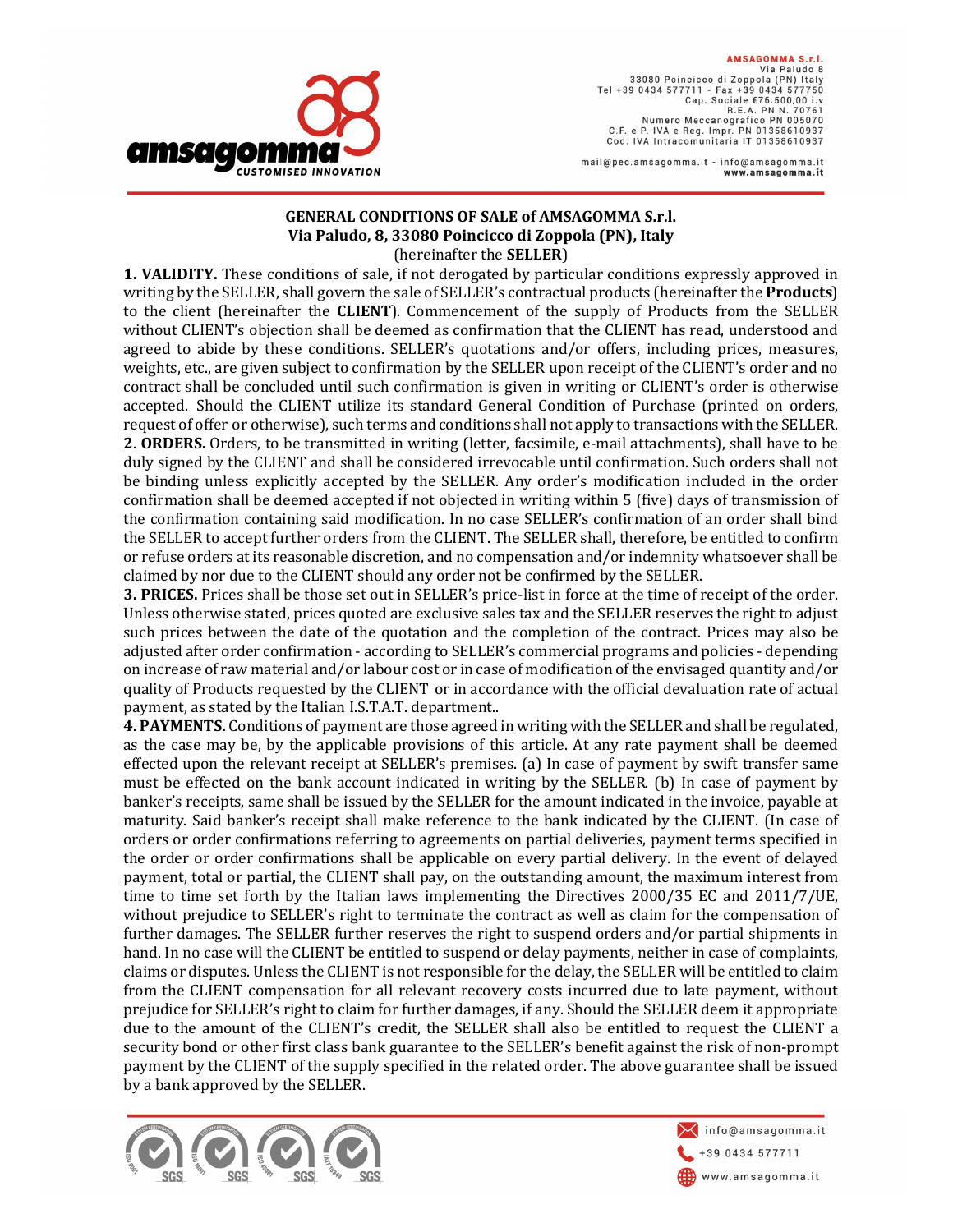

AMSAGOMMA S.r.I. Via Paludo 8 33080 Poincicco di Zoppola (PN) Italy SSUGO POMETECO DI ZOPPOIA (PN) TRI<br>Tel +39 0434 577711 - Fax +39 0434 577750<br>Cap. Sociale €76.500,00 i.v Pap: 0001412 Crossocy.com<br>R.E.A. PN N. 70761<br>Numero Meccanografico PN 005070 C.F. e P. IVA e Reg. Impr. PN 01358610937 Cod. IVA Intracomunitaria IT 01358610937

mail@pec.amsagomma.it - info@amsagomma.it www.amsagomma.it

**5. RETENTION OF TITLE.** Products shall remain SELLER's property until full payment of the price. Should the CLIENT sell the Products before full payment of the relevant price, the credit deriving from sale of said Products will be automatically assigned to the SELLER and collection thereof be made directly on the SELLER's behalf and promptly remitted to the same. At any rate, all risks of damage and/or loss of the above Products shall be entirely borne by the CLIENT. As a partial derogation to what set forth in art. 10 below, the CLIENT undertakes to strictly comply with laws and regulations on retention of title in force in the place where the above products will be sold.

**6. ACCELERATION CLAUSE.** Failure to make timely payment, even of a single agreed installment, shall give the SELLER the right to demand immediate payment of the whole outstanding amount.

**7. PENALTY.** In the event of termination or withdrawal by the CLIENT from the sale agreement, the SELLER shall retain the installments already paid, if any, and the CLIENT shall be liable to a penalty equal to the 100% (hundred percent) of the agreed price*,* without prejudice for SELLER's right to claim for further damages.

**8. TERMS OF DELIVERY.** In no event delivery terms shall be of the essence. Although the SELLER shall exert any possible effort to deliver the Products within the terms agreed, in no case the SELLER shall be liable for direct, indirect, incidental or consequential damages in any manner whatsoever related or deriving from delays in delivering the Products. In case of force majeure and/or of any other unpredictable event beyond SELLER's reasonable control (losses, damages or delays due to strikes, union agitation, lockouts, accidents, fire, lack or delayed deliveries on the part of SELLER's suppliers, interruption or suspension of transports or energy, unavailability or shortage of raw materials, compliance with any law regulation or other governmental order, whether or not valid, insurrection, warlike acts, war, the elements, embargoes, act of God), terms of deliveries shall be automatically suspended from the date of the above event. The CLIENT undertakes to exert any possible effort to help the SELLER in the delivery of the Products, either in the terms originally agreed and in case of modification of same. Unless otherwise indicated by the SELLER, Products delivery shall be deemed effected FCA (Incoterms 2010), at SELLER's premises.

The SELLER reserves the right to make partial shipments. Failure to take delivery of the Products within the term of 10 (ten) days from the date of written communication of the SELLER, the CLIENT shall be liable to a penalty equal to the 100% (hundred percent) of the price agreed for that Products, without prejudice for SELLER's right to claim for further damages.

**9. WARRANTY.** Should the Products be utilized as components of complex products, it shall be the CLIENT's responsibility to verify that the Products shall be suitable to that specific use. Products shall be suitable to their normal use and covered by guarantee against defects of material and workmanship. Faults of quality or defects shall, under penalty of forfeiture, have to be communicated within 8 (eight) days of delivery thereof. Hidden faults of quality and hidden defects which cannot be verified immediately after arrival shall, under penalty of forfeiture, be communicated within 8 (eight) days from discovery thereof. Return of the Products shall not be accepted, unless authorized in writing by the SELLER. Warranty shall provide for the replacement or fixing of the Products, at SELLER's discretion, within the period of time normally necessary, in the same place and conditions provided for the original delivery. In no event shall the CLIENT be entitled to reduce the price of the Products or to terminate the agreement due to the facts and/or non-compliance without SELLER's written consent. The above warranty shall not be effective in case of non-respect by the CLIENT of the conditions of payment. Any further express or implied warranty as well as any other obligation or liability for direct, indirect, incidental or consequential damages are, to the maximum extent permitted by law, hereby expressly excluded and waived. The above warranty does not cover normal wear and tear of the Products. The above warranty shall not be effective should the Products be modified in any manner whatsoever by the CLIENT and/or third parties. The period of warranty shall start from the date of delivery of the Products and shall cover a period of 12



 $\setminus$  info@amsagomma.it +39 0434 577711 www.amsagomma.it